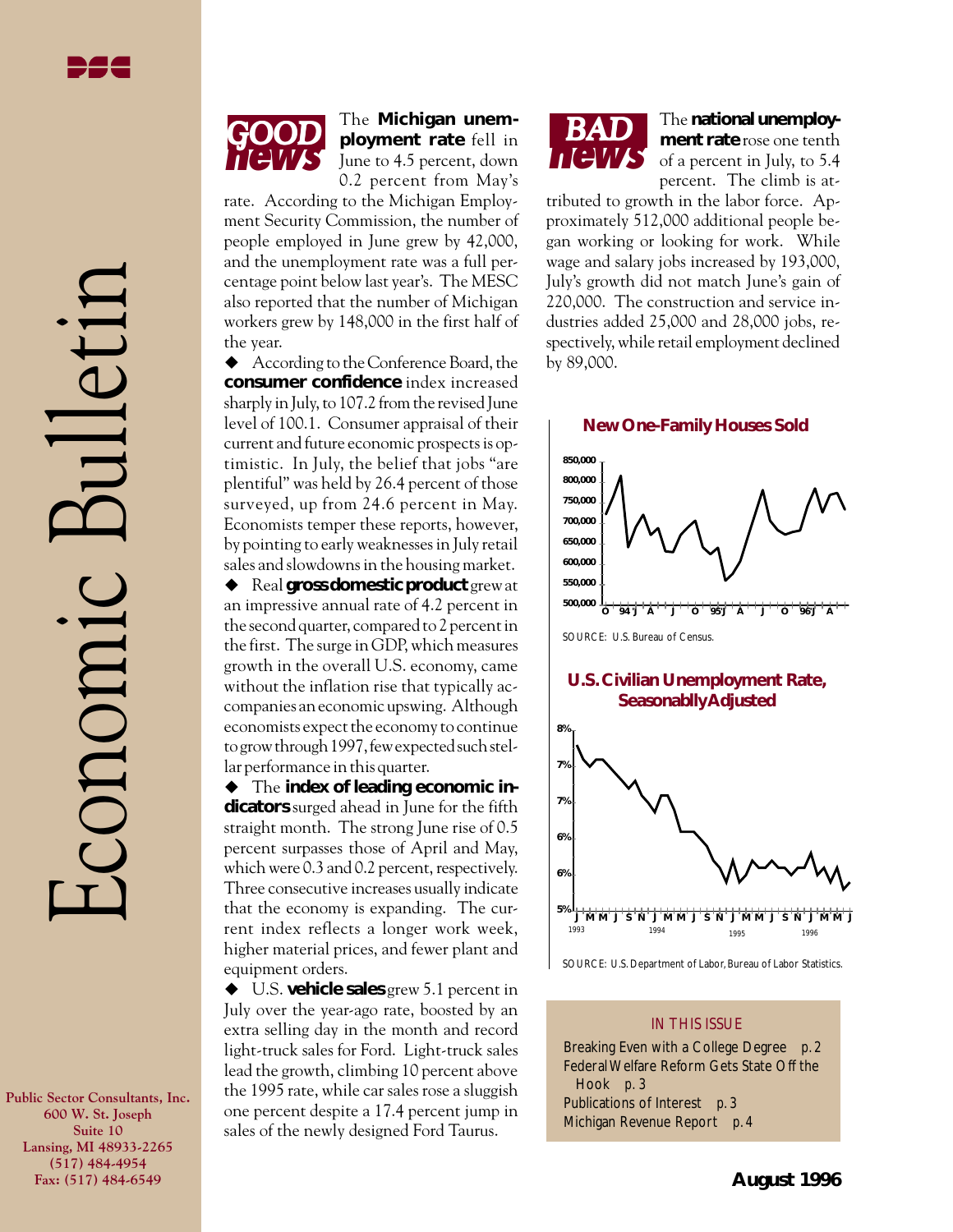

# **BREAKING EVEN WITH A COLLEGE DEGREE**

*By Lisa D. Baragar, Consultant for Public Policy*

For decades the premium, or financial benefit, that employers were willing to pay skilled, welleducated workers caused a wage gap between high school and college graduates. A recent article in the *Wall Street Journal*1 challenges the traditional view that the gap will continue to widen, contending that growth of the college premium finally has reached a plateau.

In 1978 college graduates earned around 40 percent more than their high school counterparts; in the 1980s the premium skyrocketed, until in 1990 the gap was 79 percent. Census Bureau data indicate, however, that since then the differential between high school and college graduates has diminished: the 1994 figure was 73 percent. The decline leads such economists as Kevin M. Murphey (University of Chicago) to believe that ". . . the wage gap has probably run its course."

### *Labor Pool is Growing*

According to the *Journal*, the principle of supply and demand is at work. Economists attribute the slowing growth of the college wage premium to a rise in the skilled labor supply. In 1994 the portion of 18 to 24-year-olds enrolled in college reached 35 percent—up from 26 percent in 1980. As college graduates began to saturate the job market, employers were not willing to pay as much for their skill.

Jacob Mincer, a Columbia University labor economist, believes that because college enrollment still is climbing (see the exhibit), the premium graduates are paid will continue to lessen, perhaps—based on current enrollment figures—as much as another 25 percent over the next 6– 7 years. Moreover, he argues that even students who pursue higher education but do not attain a degree expand the skilled labor pool to some extent and thus contribute to narrowing the noncollegecollege wage gap.

## *Winning with Real-World Experience*

Mr. Murphey's and Mr. Mincer's position that the wage gap is closing stands in contrast to conventional wisdom, which says the gap will continue to expand in the future. The latter view is held by many, who believe that escalating demand for workers trained in high-tech and related fields will continue to push up the college premium.

Only time will tell whether downward pressure on wages, brought about by the growing supply of graduates, will overpower the upward pressure exerted on wages by the swelling demand for skilled workers.

Regardless of the future size of the gap, most people with higher education will find that they have an economic advantage over people who do not. The *Journal* article does remind us, however, that a college education is not all that is required to maintain that advantage—on-the-job experience and a continual upgrading of skills are needed if one is to stay ahead.



## **Projected Enrollment, U.S. Public Colleges/ Universities (thousands)**

<sup>1</sup> Phillips, Michael M. "Wage Gap Based on Education Levels Off." *Wall Street Journal*, July 22, 1996.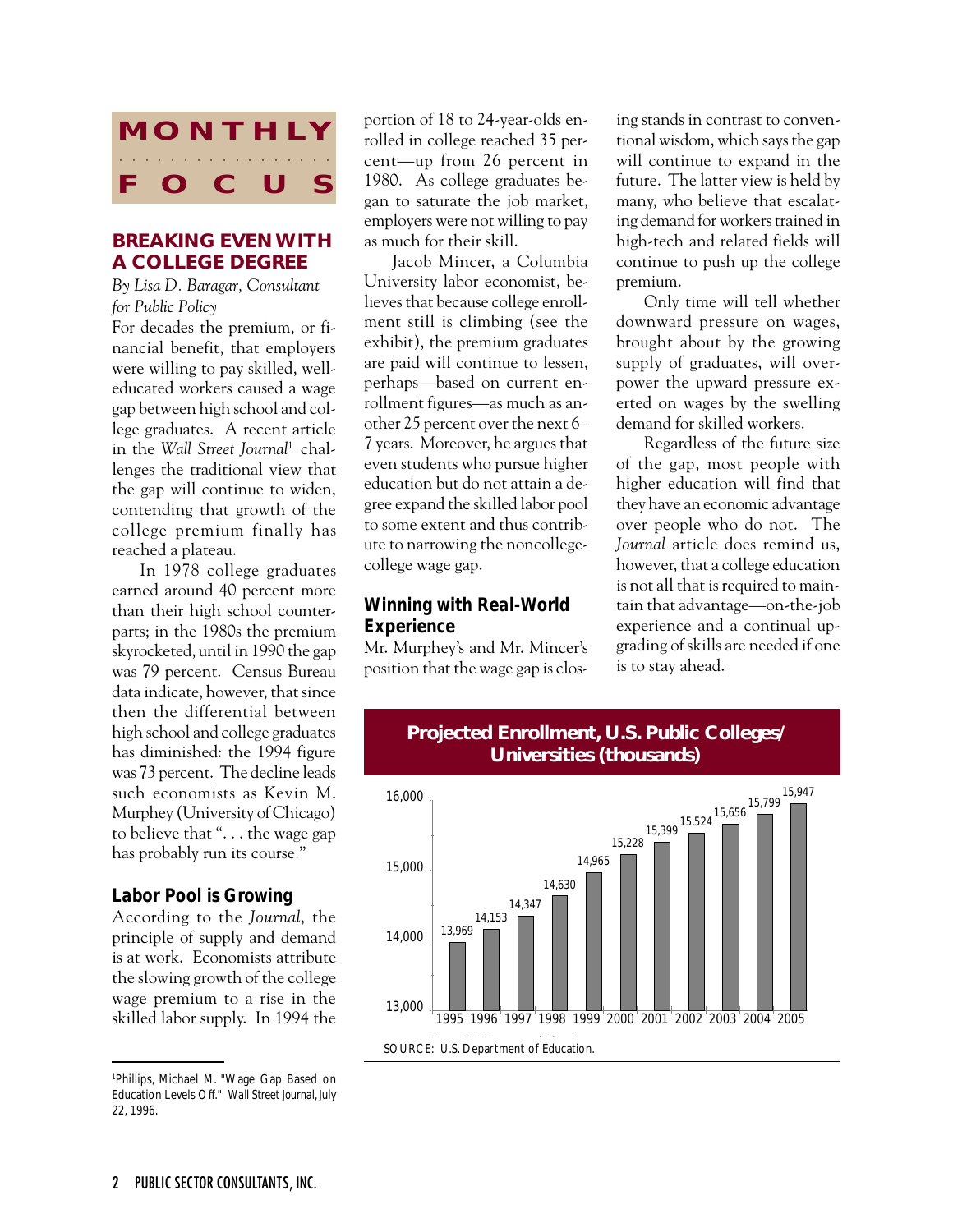

## **FEDERAL WELFARE REFORM GETS STATE OFF THE HOOK**

In July lawmakers in Washington passed a sweeping reform of welfare, ending the federal entitlement (guarantee) of financial assistance to the poor and moving instead to a system that grants the states blocks of money and lets them pretty much run their own welfare programs. The states will write most of their own rules for distributing public assistance rather than following a tight set of federal rules.

While the federal government still will continue to share the costs of welfare with states, the amount of federal support will be less for most states than under the current system, and states will

 $\sim$ .

be responsible for coming up with additional money if its block grant runs out.

States will have to follow some new federal guidelines, including one that requires at least half of all adult welfare recipients to be employed or performing community service within two years of going on welfare and another that prohibits states from using federal aid to support anyone who has been on welfare for more than five years.

Washington's approval of welfare reform gives Michigan the green light to go ahead with most of Governor Engler's public assistance proposals. The state now may continue the revamp of welfare that it began under federal waivers, such as requiring recipients to work or seek job training as a condition of receiving benefits, and initiate such new reforms as moving to a one-caseworker-per-family system.

July's enactment of federal welfare reform is good news for the 1996–97 state budget (for the fiscal year beginning October 1).

Although Michigan's welfare caseload is lower now than in past years, the amount of federal support will be based on past caseloads, which means state budgeteers were counting on a sizeable windfall: Lawmakers, in passing the budget earlier this summer, assumed that the state would receive approximately \$250 million in additional funds due to federal welfare reform. However, in case the block grants did not materialize, they had put on hold some of the FY 1996–97 spending, planning to use it only if reforms passed.

With the uncertainty surrounding federal aid lifted, these monies now can be freed up and spent. The state, however, still must come up with approximately \$90 million to cover money that was budgeted on the assumption that Medicaid reform also would occur, which it did not. To make up the difference between federal Medicaid funds budgeted and received, the state likely will use funds *lapsed* (appropriated but not spent) from FY 1995–96.

 $5^{\circ}$  . P U B L I C A T I O N S O F I N T E R E S T U. S. Department of Education, Office of Educational Research and Improvement. *Digest of Education* ш. *Statistics* 1995. NCES 95-029 (11/95). GPO # 065-000-00803-3. Washington, D.C., 1995. *http://www.ed.gov/*  $\simeq$  . OF INTER *NCES/ncespub2.html#MajorPubs or 202/783-3238.*

This 546-page publication is a compilation of statistical information covering a range of education issues affecting kindergarten through graduate school. More than 415 tables present data on education finances, federal education funding, employment and income of graduates, and international comparisons. Supplemental information is provided on population trends, education demographics of the workforce, and related economic trends.

Tom Schafer and Jeff Faux. "Reclaiming Prosperity: A Blueprint for Progressive Economic Reform." Washington, D.C.: Economic Policy Institute, 1995. *http://epinet.org/epscha.html or 800/EPI-4844*.

**BLICATIONS** The authors examine economic growth and decline of the last two decades within the context of real wages earned. They present analysis of the potential effects that cutting government expenditures and rearranging the welfare system could have on the U.S. economy and household income. They also look at the detrimental effects of competition among states to attract businesses could have on real wages, social investment, and consumption. Finally,  $\Box$ they offers their own plan to increase real economic income in the future.